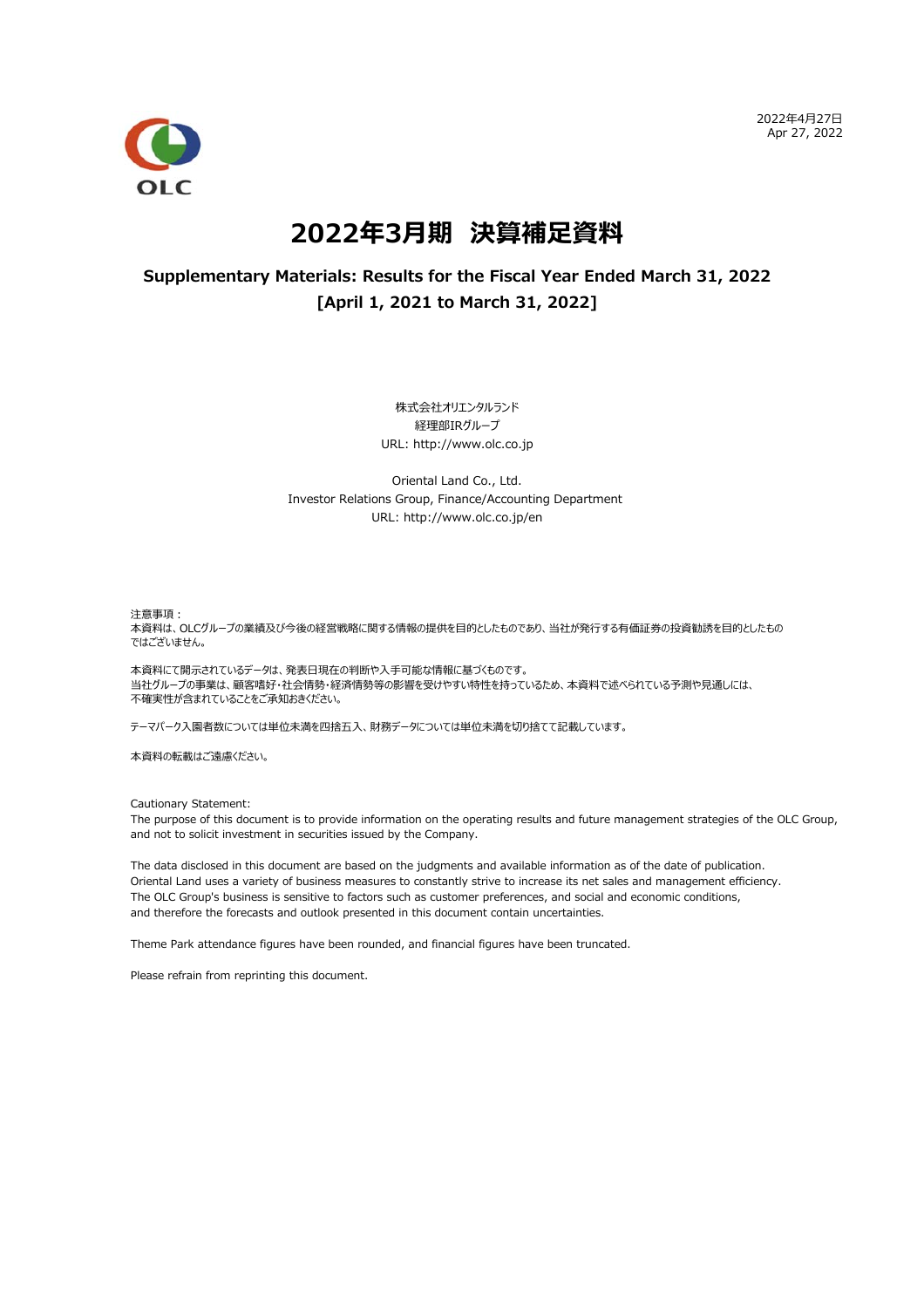## **2022年3⽉期 決算実績 Results for the FY3/22 [April 1, 2021 to March 31, 2022] 1.連結貸借対照表(実績/前期末) Consolidated Balance Sheets [Actual Fiscal Year vs. Previous Fiscal Year]**

|                |                               |                                                                                         |                 |                 |                        | (百万円) [Millions of yen] |
|----------------|-------------------------------|-----------------------------------------------------------------------------------------|-----------------|-----------------|------------------------|-------------------------|
|                |                               |                                                                                         | 前期末             | 当期末             | 対前期末                   | 対前期末                    |
|                | 科目                            | Items                                                                                   |                 |                 | 増減                     | 増減率                     |
|                |                               |                                                                                         | At the end of   | At the end of   | Change                 | Change [%]              |
|                |                               |                                                                                         | FY3/21          | FY3/22          | (Decrease)             |                         |
|                |                               | <b>ASSETS</b>                                                                           |                 |                 |                        |                         |
| (資産の部)         |                               |                                                                                         |                 |                 |                        |                         |
| I. 流動資産        | 現金及び預金                        | I.Current assets<br>Cash and deposits                                                   | 197,317         | 199,870         | 2,552                  |                         |
|                | 受取手形及び売掛金                     | Notes and accounts receivable-trade                                                     | 12,040          |                 | (12,040)               |                         |
|                | 受取手形                          | Notes receivable-trade                                                                  |                 | $\overline{2}$  |                        |                         |
|                | 売掛金                           | Accounts receivable-trade                                                               | $\overline{a}$  | 15,373          | 15,373                 |                         |
|                | 契約資産                          | Contract asset                                                                          |                 | 205             | 205                    |                         |
|                | 有価証券                          | Securities                                                                              | 33,495          | 34,997          | 1,502                  |                         |
|                | たな卸資産                         | Inventories                                                                             | 21,531          | 14,955          | (6, 576)               |                         |
|                | その他                           | Other                                                                                   | 9,749           | 6,006           | (3,743)                |                         |
|                | 流動資産合計                        | Total current assets                                                                    | 274,134         | 271,410         | (2, 723)               | $(1.0\%)$               |
| Ⅱ. 固定資産        |                               | II.Non-current assets                                                                   |                 |                 |                        |                         |
| 有形固定資産         |                               | Property, plant and equipment                                                           |                 |                 |                        |                         |
|                | 建物及び構築物 (純額)                  | Buildings and structures, net                                                           | 315,411         | 322,830         | 7.419                  |                         |
|                | 機械装置及び運搬具 (純額)                | Machinery, equipment and vehicles, net                                                  | 47,849          | 44,831          | (3,017)                |                         |
|                | 土地                            | Land                                                                                    | 115,890         | 115,890         |                        |                         |
|                | 建設仮勘定                         | Construction in progress                                                                | 165,344         | 218,731         | 53,387                 |                         |
|                | その他 (純額)                      | Other, net                                                                              | 21,063          | 17,958          | (3, 105)               |                         |
|                | 有形固定資産合計                      | Total property, plant and equipment                                                     | 665,557         | 720,241         | 54,683                 | 8.2%                    |
| 無形固定資産         |                               | Intangible assets                                                                       |                 |                 |                        |                         |
|                | その他                           | Other                                                                                   | 17,111          | 18,329          | 1,217                  |                         |
|                | 無形固定資産合計                      | Total intangible assets                                                                 | 17,111          | 18,329          | 1,217                  | 7.1%                    |
| 投資その他の資産       |                               | Investments and other assets                                                            |                 |                 |                        |                         |
|                | 投資有価証券                        | Investment securities                                                                   | 49,601          | 46,334          | (3, 267)               |                         |
|                | 長期前払費用                        | Long-term prepaid expenses                                                              | 1,110           | 821             | (289)                  |                         |
|                | その他                           | Other                                                                                   | 32,949          | 29,747          | (3, 202)               |                         |
|                | 投資その他の資産合計                    | Total investments and other assets                                                      | 83,662          | 76,903          | (6, 758)               | $(8.1\%)$               |
|                | 固定資産合計                        | Total non-current assets                                                                | 766,331         | 815,474         | 49,142                 | 6.4%                    |
|                |                               |                                                                                         |                 |                 |                        |                         |
| 資産合計           |                               | <b>Total assets</b>                                                                     | 1,040,465       | 1,086,884       | 46,418                 | 4.5%                    |
|                |                               |                                                                                         |                 |                 |                        |                         |
| (負債の部)         |                               | <b>LIABILITIES</b>                                                                      |                 |                 |                        |                         |
| I. 流動負債        |                               | I.Current liabilities                                                                   |                 |                 |                        |                         |
|                | 支払手形及び買掛金                     | Notes and accounts payable-trade                                                        | 9,072           | 12,164          | 3,092                  |                         |
|                | 1年内償還予定の社債                    | Current portion of bonds payable                                                        | 30,000          |                 | (30,000)               |                         |
|                | 1年内返済予定の長期借入金                 | Current portion of long-term borrowings                                                 | 3,859           | 5,246           | 1,386                  |                         |
|                | 未払法人税等<br>契約負債                | Income taxes payable<br>Contract liability                                              | 9,023           | 2,578<br>24,830 | (6, 445)               |                         |
|                | その他                           | Other                                                                                   | 69,414          | 40,427          | 24,830                 |                         |
|                | 流動負債合計                        | Total current liabilities                                                               | 121,370         | 85,247          | (28, 986)<br>(36, 122) | $(29.8\%)$              |
| Ⅱ. 固定負債        |                               | II.Non-current liabilities                                                              |                 |                 |                        |                         |
|                | 社債                            | Bonds payable                                                                           | 150,000         | 230,000         | 80,000                 |                         |
|                | 長期借入金                         | Long-term borrowings                                                                    | 2,364           | 7,401           | 5,036                  |                         |
|                | 退職給付に係る負債                     | Retirement benefit liability                                                            | 3,030           | 3,641           | 611                    |                         |
|                | その他                           | Other                                                                                   | 3,752           | 4,276           | 524                    |                         |
|                | 固定負債合計                        | Total non-current liabilities                                                           | 159,147         | 245,320         | 86,172                 | 54.1%                   |
| 負債合計           |                               | <b>Total liabilities</b>                                                                | 280,517         | 330,567         | 50,049                 | 17.8%                   |
|                |                               |                                                                                         |                 |                 |                        |                         |
| (純資産の部)        |                               | <b>NET ASSETS</b>                                                                       |                 |                 |                        |                         |
| I. 株主資本        |                               | I.Shareholders' equity                                                                  |                 |                 |                        |                         |
|                | 資本金                           | Share capital                                                                           | 63,201          | 63,201          |                        |                         |
|                | 資本剰余金                         | Capital surplus                                                                         | 112,001         | 115,005         | 3,004                  |                         |
|                | 利益剰余金                         | Retained earnings                                                                       | 678,792         | 678,566         | (225)                  |                         |
|                | 自己株式                          | Treasury shares                                                                         | (108, 771)      | (113, 257)      | (4, 486)               |                         |
|                | 株主資本合計                        | Total shareholders' equity                                                              | 745,223         | 743,515         | (1,707)                |                         |
| Ⅱ. その他の包括利益累計額 |                               | II.Accumulated other comprehensive income                                               |                 |                 |                        | $(0.2\%)$               |
|                | その他有価証券評価差額金                  | Valuation difference on available-for-sale securities                                   | 12,449          | 10,741          | (1,707)                |                         |
|                | 繰延ヘッジ損益                       | Deferred gains or losses on hedges                                                      | 137             | 172             | 34                     |                         |
|                | 退職給付に係る調整累計額<br>その他の包括利益累計額合計 | Remeasurements of defined benefit plans<br>Total accumulated other comprehensive income | 2,137<br>14,724 | 1,886<br>12,801 | (251)<br>(1,923)       | $(13.1\%)$              |
| 純資産合計          |                               | <b>Total net assets</b>                                                                 | 759,948         | 756,317         | (3,631)                | $(0.5\%)$               |
|                |                               |                                                                                         |                 |                 |                        |                         |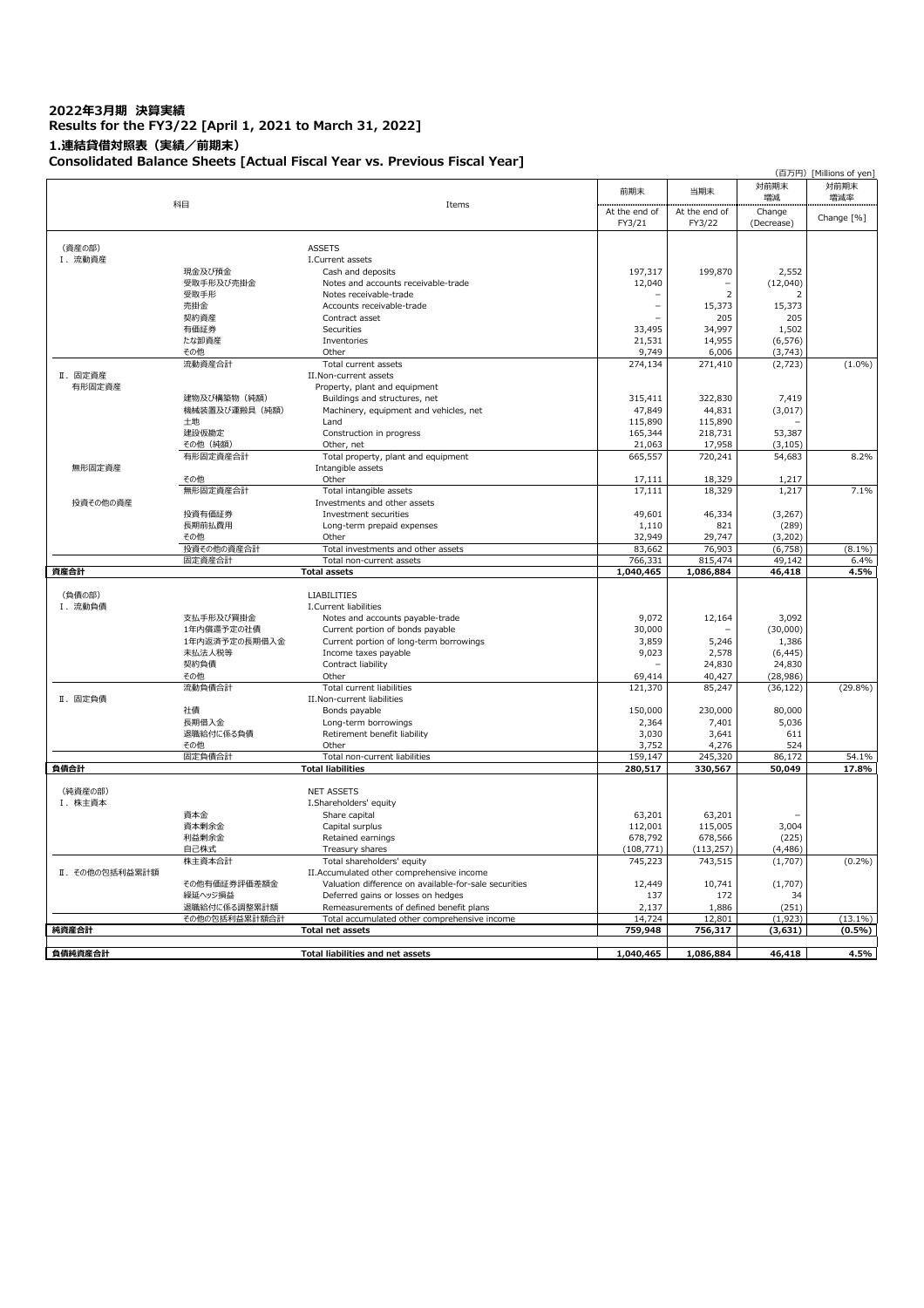### ■固定資産の増減額 Amount of Increase/Decrease in Non-current assets

| ■图定只生♡怡麻味 Amount Of Increase/Decrease in Non-current assets | (百万円)                                                                 | [Millions of ven]    |
|-------------------------------------------------------------|-----------------------------------------------------------------------|----------------------|
|                                                             |                                                                       | 金額                   |
| 項目                                                          | <b>Items</b>                                                          | Amount<br>(Decrease) |
| 設備の増減額                                                      | Amount of increase/decrease in facilities                             | 55.611               |
| 設備投資額                                                       | Capital expenditures                                                  | 100.269              |
| テーマパーク事業                                                    | Theme Park Segment                                                    | 60.871               |
| ホテル事業                                                       | <b>Hotel Business Segment</b>                                         | 37,793               |
| その他事業                                                       | Other Business Segment                                                | 1,923                |
| 連結消去                                                        | Elimination from consolidation                                        | (319)                |
| 減損・除却等                                                      | Removal, etc.                                                         | (554)                |
| 減価償却費                                                       | Depreciation and amortization                                         | (44, 103)            |
| 投資有価証券・その他の増減額                                              | Amount of increase/decrease in investment securities and other assets | (6, 469)             |
| 合計                                                          | Total                                                                 | 49.142               |

■有利子負債内訳 Breakdown of Interest-Bearing Debt

|               |                                         |                                |         | (百万円) [Millions of yen] |
|---------------|-----------------------------------------|--------------------------------|---------|-------------------------|
| 項目            | Items                                   | 前期末                            | 当期末     | 対前期末<br>増減              |
|               |                                         | At the end of<br>At the end of |         |                         |
|               |                                         | FY3/21                         | FY3/22  | (Decrease)              |
| 1年内償還予定の社債    | Current portion of bonds payable        | 30,000                         |         | (30,000)                |
| 1年内返済予定の長期借入金 | Current portion of long-term borrowings | 3.859                          | 5.246   | 1,386                   |
| 社倩            | Bonds payable                           | 150,000                        | 230,000 | 80,000                  |
| 長期借入金         | Long-term borrowings                    | 2.364                          | 7.401   | 5,036                   |
| 合計            | Total                                   | 186.224                        | 242,648 | 56,423                  |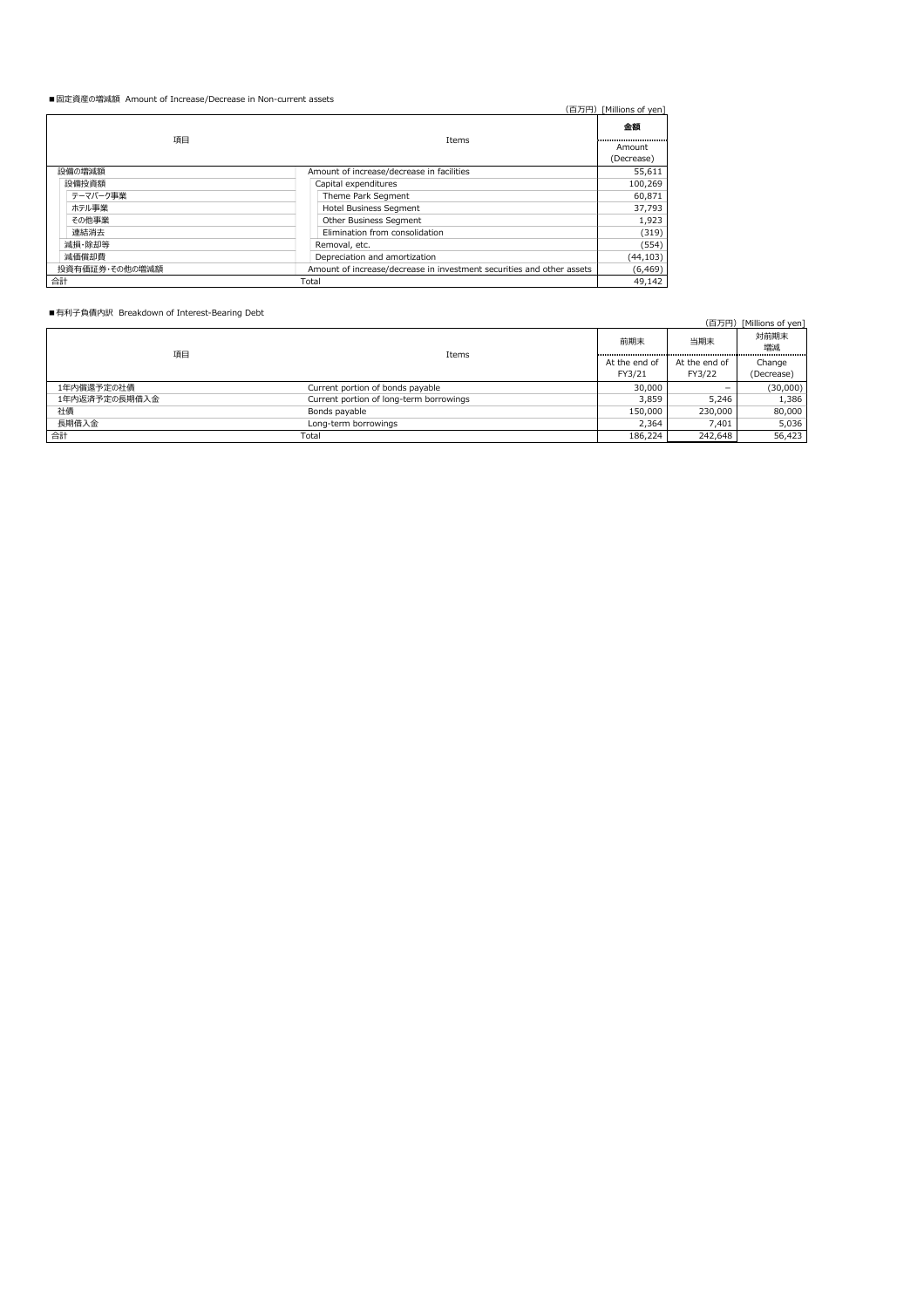#### **2022年3⽉期 決算実績 Results for the Fiscal Year Ended March 31, 2022 [April 1, 2021 to March 31, 2022] 1.連結損益計算書(当期実績/前期実績/2022年1⽉発表予想) Consolidated Statements of Income [Actual Fiscal Year vs. Previous Fiscal Year vs. Revised Forecast Announced in Jan.]**

|                       |                                                |                |                |                          | (百万円) [Millions of yen]  |                                   |                      |                |
|-----------------------|------------------------------------------------|----------------|----------------|--------------------------|--------------------------|-----------------------------------|----------------------|----------------|
| 科目                    | Items                                          | 当期実績           | 前期実績           | 対前年<br>増減                | 対前年<br>增減率               | 1月発表予想                            | 対1月発表予想<br>増減        | 対1月発表予想<br>増減率 |
|                       |                                                | FY3/22 Results | FY3/21 Results | Y/Y Change<br>(Decrease) | Change [%]               | FY3/22<br><b>Revised Forecast</b> | Change<br>(Decrease) | Change [%]     |
| 売上高                   | Net sales                                      | 275,728        | 170,581        | 105,146                  | 61.6                     | 261.939                           | 13,788               | 5.3            |
| テーマバーク事業              | Theme Park Segment                             | 218,564        | 134,293        | 84,270                   | 62.8                     | 206,064                           | 12,499               | 6.1            |
| ホテル事業                 | <b>Hotel Business Segment</b>                  | 47,437         | 28,627         | 18,809                   | 65.7                     | 46,390                            | 1,046                | 2.3            |
| その他の事業                | Other Business Segment                         | 9,726          | 7,660          | 2,066                    | 27.0                     | 9,484                             | 242                  | 2.6            |
| 売上原価                  | Cost of sales                                  | 209,983        | 169,678        | 40,304                   | 23.8                     | 211,103                           | (1, 119)             | (0.5)          |
| 人件費                   | Personnel expenses                             | 56,486         | 45,639         | 10,846                   | 23.8                     |                                   |                      |                |
| 諸経費                   |                                                | 115,445        | 92,112         | 23,332                   | 25.3                     |                                   |                      |                |
|                       | Other expenses                                 |                |                | 6,125                    | 19.2                     |                                   |                      |                |
| 減価償却費                 | Depreciation and amortization                  | 38,052         | 31,926         |                          |                          |                                   |                      |                |
| 売上総利益 (損失)            | Gross profit (loss)                            | 65,744         | 902            | 64,842                   | $\overline{\phantom{a}}$ | 50,836                            | 14,908               | 29.3           |
| 販売費及び一般管理費            | Selling, general and administrative expenses   | 58,011         | 46,891         | 11,119                   | 23.7                     | 58,460                            | (448)                | (0.8)          |
| 人件費                   | Personnel expenses                             | 25,641         | 18,720         | 6,920                    | 37.0                     |                                   |                      |                |
| 諸経費                   | Other expenses                                 | 27,126         | 23,409         | 3,716                    | 15.9                     |                                   |                      |                |
| 減価償却費                 | Depreciation and amortization                  | 5,243          | 4,761          | 482                      | 10.1                     |                                   |                      |                |
|                       |                                                |                |                |                          |                          |                                   |                      |                |
| 営業利益(損失)              | <b>Operating profit (loss)</b>                 | 7,733          | (45, 989)      | 53,722                   |                          | (7, 623)                          | 15,356               |                |
| 売上高営業利益 (損失) 率        | Operating profit (loss) margin                 | 2.8%           | (27.0%)        |                          |                          | (2.9%)                            |                      |                |
| テーマバーク事業              | Theme Park Segment                             | 2,512          | (41, 982)      | 44,495                   |                          | (11, 437)                         | 13,950               |                |
| ホテル事業                 | <b>Hotel Business Segment</b>                  | 6,202          | (1,954)        | 8,156                    |                          | 4,993                             | 1,208                | 24.2           |
| その他の事業                | Other Business Segment                         | (1, 305)       | (2, 312)       | 1,006                    |                          | (1, 509)                          | 203                  |                |
| (消去又は全社)              | [Elimination and Corporate]                    | 324            | 260            | 64                       | 24.7                     | 330                               | (5)                  | (1.8)          |
|                       |                                                |                |                |                          |                          |                                   |                      |                |
| 営業外収益                 | Non-operating income                           | 6,614          | 1,833          | 4,781                    | 260.8                    | 4,395                             | 2,218                | 50.5           |
| 営業外費用                 | Non-operating expenses                         | 3,069          | 5,049          | (1,980)                  | (39.2)                   | 3,004                             | 64                   | 2.2            |
| 経常利益 (損失)             | Ordinary profit (loss)                         | 11,278         | (49, 205)      | 60,483                   |                          | (6, 232)                          | 17,510               | $\sim$         |
| 売上高経常利益 (損失) 率        | Ordinary profit (loss) margin                  | 4.1%           | (28.8%)        |                          |                          | (2.4%)                            |                      |                |
| 特別利益                  | Extraordinary income                           | 421            |                | 421                      |                          |                                   | 421                  |                |
|                       |                                                |                |                |                          |                          |                                   |                      |                |
| 特別損失                  | Extraordinary losses                           |                | 18,598         | (18, 598)                |                          |                                   |                      |                |
| 税金等調整前当期純利益(純損失)      | Profit (Loss) before income taxes              | 11,699         | (67, 804)      | 79,503                   |                          | (6, 232)                          | 17,932               |                |
| 法人税、住民税及び事業税          | Income taxes-current                           | 1,804          | 479            | 1,325                    | 276.6                    |                                   |                      |                |
| 法人税等調整額               | Income taxes-deferred                          | 1,826          | (14,092)       | 15,919                   |                          |                                   |                      |                |
| 法人税等合計                | Total income taxes                             | 3,631          | (13, 613)      | 17,244                   |                          | (358)                             | 3,989                |                |
| 当期純利益 (純損失)           | Profit (Loss)                                  | 8,067          | (54, 190)      | 62,258                   | $\sim$                   | (5, 874)                          | 13,942               | $\sim$         |
|                       |                                                |                |                |                          |                          |                                   |                      |                |
| 親会社株主に帰属する当期純利益 (純損失) | Profit (Loss) attributable to owners of parent | 8,067          | (54, 190)      | 62,258                   |                          | (5, 874)                          | 13,942               |                |
| 売上高当期純利益 (純損失) 率      | Net profit (loss) margin                       | 2.9%           | (31.8%)        |                          |                          | (2.2%)                            |                      |                |

#### ■売上高の状況 Net Sales

| ■冗工同ツ1人儿 INEL Jdies |                                                                                                                                                                                                             | (百万円) [Millions of yen] |                |                          |            |                                   |                      |                |  |  |  |
|---------------------|-------------------------------------------------------------------------------------------------------------------------------------------------------------------------------------------------------------|-------------------------|----------------|--------------------------|------------|-----------------------------------|----------------------|----------------|--|--|--|
|                     |                                                                                                                                                                                                             | 当期実績                    | 前期実績           | 対前年<br>增減                | 対前年<br>增減率 | 1月発表予想                            | 対1月発表予想<br>増減        | 対1月発表予想<br>増減率 |  |  |  |
| 項目                  | Items                                                                                                                                                                                                       | FY3/22 Results          | FY3/21 Results | Y/Y Change<br>(Decrease) | Change [%] | FY3/22<br><b>Revised Forecast</b> | Change<br>(Decrease) | Change [%]     |  |  |  |
| テーマバーク事業            | <b>Theme Park Segment</b>                                                                                                                                                                                   | 218.564                 | 134.293        | 84,270                   | 62.8       | 206.064                           | 12,499               | 6.1            |  |  |  |
| アトラクション・ショー収入       | Attractions and shows                                                                                                                                                                                       | 107,338                 | 66,938         | 40,400                   | 60.4       | 101,300                           | 6.037                | 6.0            |  |  |  |
| 商品販売収入              | Merchandise                                                                                                                                                                                                 | 67,408                  | 41,579         | 25,828                   | 62.1       | 64,017                            | 3,390                | 5.3            |  |  |  |
| 飲食販売収入              | Food and beverages                                                                                                                                                                                          | 39,165                  | 22,642         | 16,523                   | 73.0       | 36,307                            | 2,857                | 7.9            |  |  |  |
| その他の収入              | Others                                                                                                                                                                                                      | 4,652                   | 3,133          | 1,518                    | 48.5       | 4,438                             | 213                  | 4.8            |  |  |  |
| ホテル事業               | <b>Hotel Business Segment</b>                                                                                                                                                                               | 47,437                  | 28,627         | 18,809                   | 65.7       | 46,390                            | 1,046                | 2.3            |  |  |  |
| ディズニーホテル*           | Disney Hotels*                                                                                                                                                                                              | 43,733                  | 25,571         | 18,161                   | 71.0       | 42,819                            | 914                  | 2.1            |  |  |  |
| その他                 | Other Hotels                                                                                                                                                                                                | 3,704                   | 3,056          | 647                      | 21.2       | 3,571                             | 132                  | 3.7            |  |  |  |
| その他の事業              | <b>Other Business Seament</b>                                                                                                                                                                               | 9,726                   | 7,660          | 2,066                    | 27.0       | 9,484                             | 242                  | 2.6            |  |  |  |
| イクスビアリ事業            | Ikspiari                                                                                                                                                                                                    | 5,086                   | 4.272          | 814                      | 19.1       | 5,101                             | (15)                 | (0.3)          |  |  |  |
| モノレール事業             | Monorail                                                                                                                                                                                                    | 1,836                   | 1,019          | 817                      | 80.2       | 1,626                             | 210                  | 12.9           |  |  |  |
| その他                 | Others                                                                                                                                                                                                      | 2,803                   | 2,368          | 435                      | 18.4       | 2,756                             | 47                   | 1.7            |  |  |  |
|                     | * ディズニーアンバサダーホテル、東京ディズニーシー・ホテルミラコスタ、東京ディズニーランドホテル、東京ディズニーセレブレーションホテルを含む<br>* Including Disney Ambassador Hotel, Tokyo DisneySea Hotel MiraCosta, Tokyo Disneyland Hotel and Tokyo Disney Celebration Hotel. |                         |                |                          |            |                                   |                      |                |  |  |  |
|                     |                                                                                                                                                                                                             |                         |                |                          |            |                                   |                      |                |  |  |  |

■テーマバーク関連情報 Theme Park Information [Year-on-year comparison]

|                |                              | 当期実績           | 前期実績           | 対前年<br>増減                | 対前年<br>增減率 | 1月発表予想                     | 対1月発表予想<br>増減                                                         | 対1月発表予想<br>増減率 |
|----------------|------------------------------|----------------|----------------|--------------------------|------------|----------------------------|-----------------------------------------------------------------------|----------------|
| 項目             | Items                        | FY3/22 Results | FY3/21 Results | Y/Y Change<br>(Decrease) | Change [%] | FY3/22<br>Revised Forecast | Change<br>(Decrease)<br>554<br>11,500<br>197<br>14.637<br>7,023<br>26 | Change [%]     |
| 入園者数(千人)       | Attendance [thousand people] | 12,054         | 7,560          | 4,495                    | 59.5       |                            |                                                                       | 4.8            |
| ゲスト1人当たり売上高(円) | Net sales per Guest [yen]    | 14,834         | 13,642         | 1,192                    | 8.7        |                            |                                                                       | 1.3            |
| チケット収入         | Ticket receipts              | 7,049          | 6,538          | 511                      | 7.8        |                            |                                                                       | 0.4            |
| 商品販売収入         | Merchandise                  | 4,548          | 4.122          | 426                      | 10.3       | 4,468                      | 80                                                                    | 1.8            |
| 飲食販売収入         | Food and beverages           | 3,237          | 2,982          | 255                      | 8.6        | 3,146                      | 91                                                                    | 2.9            |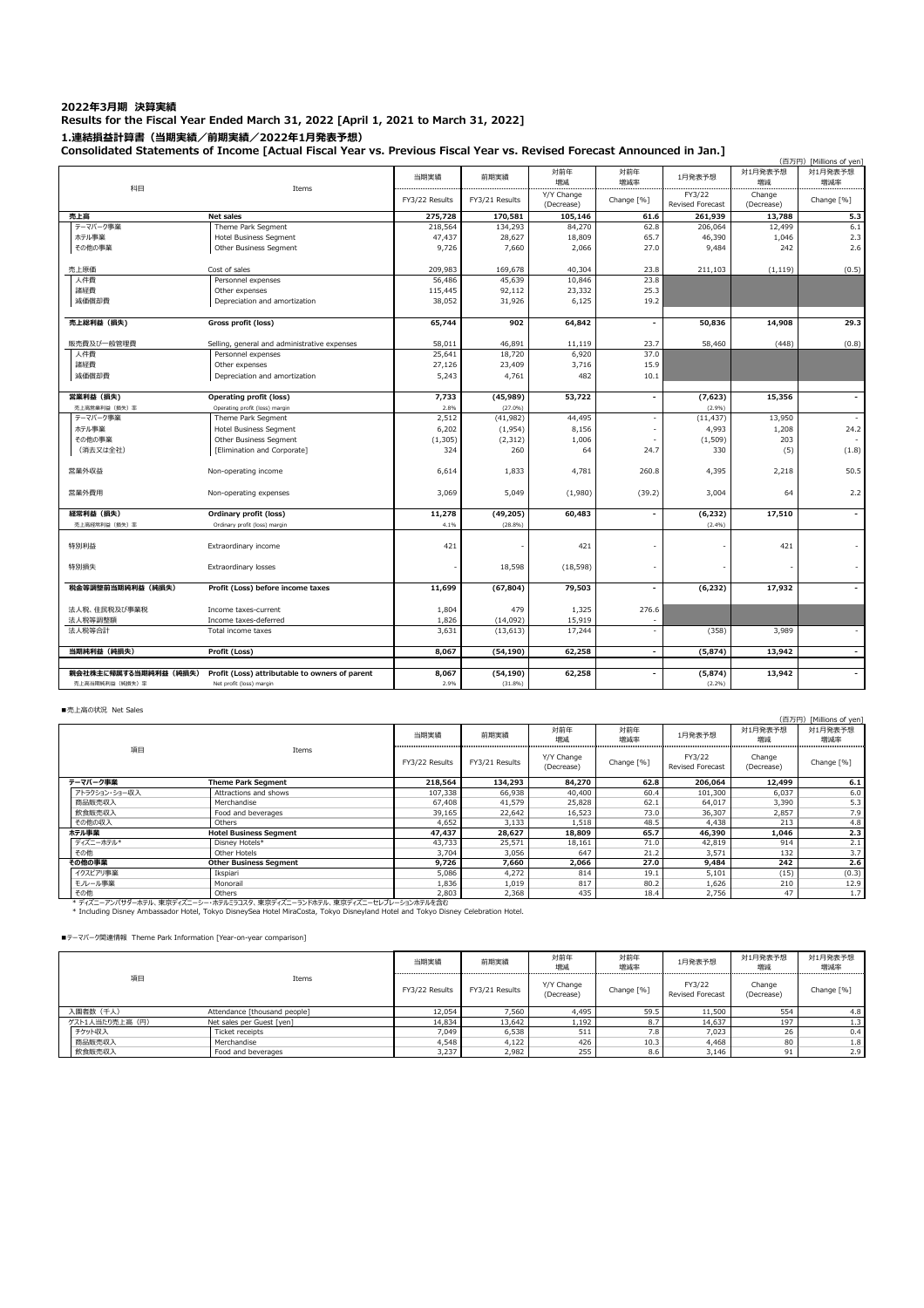## **2.投資額・償却費 Capital Expenditures / Depreciation and Amortization**

■投資額(有形固定資産・無形固定資産・長期前払費用)<br>Capital Expenditures [Property, plant and equipment, Intangible assets, Long-term prepaid expenses]

| Capital Expenditures [Property, plant and equipment, Intangible assets, Long-term prepaid expenses] |                             |                                      |                                      |                          |                                |  |  |
|-----------------------------------------------------------------------------------------------------|-----------------------------|--------------------------------------|--------------------------------------|--------------------------|--------------------------------|--|--|
|                                                                                                     |                             |                                      |                                      |                          | (億円) [Hundred millions of yen] |  |  |
|                                                                                                     |                             | 当期実績                                 | 前期実績                                 | 対前年<br>増減                | 対前年<br>増減率                     |  |  |
| 項目                                                                                                  | Items                       | FY3/22 40<br>[Cumulative]<br>Results | FY3/21 4Q<br>[Cumulative]<br>Results | Y/Y Change<br>(decrease) | Change [%]                     |  |  |
| テーマパーク事業                                                                                            | Theme Park Segment          | 608                                  | 777                                  | (169)                    | (21.8)                         |  |  |
| 東京ディズニーランド                                                                                          | Tokyo Disnevland            | 30                                   | 116                                  | (85)                     | (73.5)                         |  |  |
| 東京ディズニーシー                                                                                           | Tokyo DisneySea             | 411                                  | 449                                  | (38)                     | (8.5)                          |  |  |
| その他                                                                                                 | Others                      | 166                                  | 211                                  | (45)                     | (21.4)                         |  |  |
| ホテル事業                                                                                               | Hotel Business Segment      | 377                                  | 267                                  | 110                      | 41.5                           |  |  |
| その他の事業                                                                                              | Other Business Segment      | 19                                   | 38                                   | (18)                     | (49.5)                         |  |  |
| (消去または全社)                                                                                           | [Elimination and Corporate] | (3)                                  |                                      | (3)                      |                                |  |  |
| 合計                                                                                                  | Total                       | 1,002                                | 1.083                                | (80)                     | (7.4)                          |  |  |

### ■償却費(有形固定資産・無形固定資産・長期前払費用)

Depreciation and Amortization [Property, plant and equipment, Intangible assets, Long-term prepaid expenses]

|                                                                                                                                                                                                                                      | Depreciation and Amortization (Property, plant and equipment, Intangible assets, Long-term prepaid expenses) |                                      |                                      |                          |                                |  |
|--------------------------------------------------------------------------------------------------------------------------------------------------------------------------------------------------------------------------------------|--------------------------------------------------------------------------------------------------------------|--------------------------------------|--------------------------------------|--------------------------|--------------------------------|--|
|                                                                                                                                                                                                                                      |                                                                                                              |                                      |                                      |                          | (億円) [Hundred millions of yen] |  |
|                                                                                                                                                                                                                                      |                                                                                                              | 当期実績                                 | 前期実績                                 | 対前年<br>増減                | 対前年<br>増減率                     |  |
| 項目                                                                                                                                                                                                                                   | Items                                                                                                        | FY3/22 40<br>[Cumulative]<br>Results | FY3/21 40<br>[Cumulative]<br>Results | Y/Y Change<br>(decrease) | Change [%]                     |  |
| テーマパーク事業                                                                                                                                                                                                                             | Theme Park Segment                                                                                           | 365                                  | 308                                  | 56                       | 18.1                           |  |
| 東京ディズニーランド                                                                                                                                                                                                                           | Tokyo Disneyland                                                                                             | 155                                  | 140                                  | 15                       | 10.9                           |  |
| 東京ディズニーシー                                                                                                                                                                                                                            | Tokvo DisnevSea                                                                                              | 125                                  | 98                                   | 27                       | 27.9                           |  |
| その他                                                                                                                                                                                                                                  | Others                                                                                                       | 83                                   | 70                                   | 13                       | 19.0                           |  |
| ホテル事業                                                                                                                                                                                                                                | Hotel Business Segment                                                                                       | 36                                   | 30                                   |                          | 18.3                           |  |
| その他の事業                                                                                                                                                                                                                               | Other Business Segment                                                                                       | 32                                   | 27                                   |                          | 16.1                           |  |
| (消去または全社)                                                                                                                                                                                                                            | <b>Flimination and Corporate1</b>                                                                            | (0)                                  | (0)                                  | (0)                      |                                |  |
| 合計<br>on the community of the community of the community of the community of the community of the community of the community of the community of the community of the community of the community of the community of the community o | <b>Total</b>                                                                                                 | 432                                  | 366                                  | 66                       | 18.0                           |  |

※ 償却費には営業外費用、特別損失への振替額は含まれておりません。<br>\* Note: Depreciation and amortization figures exclude depreciation and amortization recorded as non-operating expenses and extraordinary losses.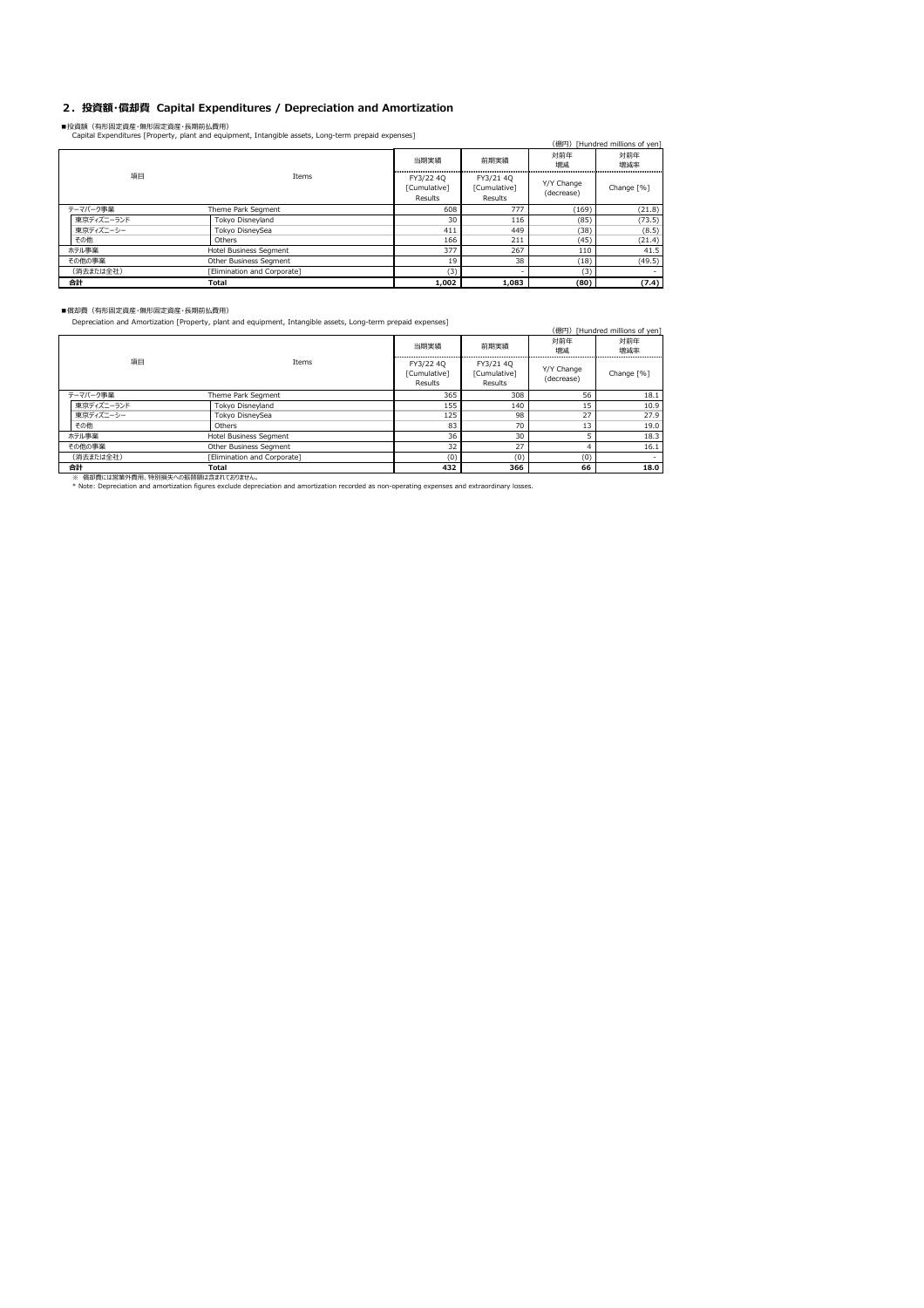## **2022年3⽉期 第4四半期実績 Results for the Fourth Quarter of FY3/23 [January 1 to March 31, 2022] 1.四半期連結損益計算書(第4四半期実績/前年同期) Quarterly Consolidated Statements of Income [Actual vs. Previous Fourth Quarter]**

|                       | consolidated statements of Income pretudi vs. Heriogs Fourth |            |                    |            | (百万円) [Millions of yen] |
|-----------------------|--------------------------------------------------------------|------------|--------------------|------------|-------------------------|
| 科目                    | Items                                                        | 前年同期       | 第4四半期実績<br>(1月~3月) | 対前年<br>増減  | 対前年<br>増減率              |
|                       |                                                              | FY3/21 4Q  | FY3/22 4Q          | Y/Y Change | Change [%]              |
|                       |                                                              | Results    | Results            | (Decrease) |                         |
| 売上高                   | <b>Net sales</b>                                             | 33,467     | 85,415             | 51,947     | 155.2                   |
| テーマパーク事業              | Theme Park Segment                                           | 25,134     | 69,539             | 44,405     | 176.7                   |
| ホテル事業                 | Hotel Business Segment                                       | 6,469      | 13,095             | 6,626      | 102.4                   |
| その他の事業                | Other Business Segment                                       | 1,864      | 2,780              | 915        | 49.1                    |
| 売上原価                  | Cost of sales                                                | 47,691     | 59,935             | 12,243     | 25.7                    |
| 人件費                   | Personnel expenses                                           | 11,319     | 15,626             | 4,306      | 38.0                    |
| 諸経費                   | Other expenses                                               | 25,318     | 34,618             | 9,300      | 36.7                    |
| 減価償却費                 | Depreciation and amortization                                | 11,053     | 9,690              | (1, 363)   | (12.3)                  |
| 売上総利益 (損失)            | Gross profit (loss)                                          | (14, 223)  | 25,479             | 39,703     | $\blacksquare$          |
|                       |                                                              |            |                    |            |                         |
| 販売費及び一般管理費            | Selling, general and administrative expenses                 | 11,925     | 16,128             | 4,203      | 35.3                    |
| 人件費                   | Personnel expenses                                           | 4,820      | 6,996              | 2,175      | 45.1                    |
| 諸経費                   | Other expenses                                               | 5,694      | 7,785              | 2,091      | 36.7                    |
| 減価償却費                 | Depreciation and amortization                                | 1,409      | 1,346              | (62)       | (4.5)                   |
| 営業利益 (損失)             | Operating profit (loss)                                      | (26, 148)  | 9,350              | 35,499     | $\blacksquare$          |
| 売上高営業利益 (損失) 率        | Operating profit (loss) margin                               | $(78.1\%)$ | 10.9%              |            |                         |
| テーマパーク事業              | Theme Park Segment                                           | (23, 598)  | 7,618              | 31,217     |                         |
| ホテル事業                 | Hotel Business Segment                                       | (1, 575)   | 1,901              | 3,477      |                         |
| その他の事業                | Other Business Segment                                       | (1,088)    | (255)              | 832        |                         |
| (消去又は全社)              | [Elimination and Corporate]                                  | 113        | 85                 | (27)       | (24.4)                  |
| 営業外収益                 | Non-operating income                                         | 186        | 2,691              | 2,504      |                         |
| 営業外費用                 | Non-operating expenses                                       | 1,392      | 748                | (643)      | (46.2)                  |
| 経常利益(損失)              | Ordinary profit (loss)                                       | (27, 354)  | 11,293             | 38,647     |                         |
| 売上高経常利益 (損失) 率        | Ordinary profit (loss) margin                                | (81.7%)    | 13.2%              |            |                         |
| 特別利益                  | Extraordinary income                                         |            | 421                | 421        |                         |
| 特別損失                  | Extraordinary losses                                         | 5,265      |                    | (5,265)    |                         |
| 税金等調整前四半期純利益(純損失)     | Profit (Loss) before income taxes                            | (32, 619)  | 11,714             | 44,334     | -                       |
| 法人税、住民税及び事業税          | Income taxes-current                                         | 66         | 1,467              | 1,400      |                         |
| 法人税等調整額               | Income taxes-deferred                                        | (7, 224)   | 1,026              | 8,251      |                         |
| 法人税等合計                | Total income taxes                                           | (7, 157)   | 2,494              | 9,652      | ä,                      |
| 四半期純利益 (純損失)          | Profit (Loss)                                                | (25, 462)  | 9,220              | 34,682     | $\blacksquare$          |
|                       |                                                              |            |                    |            |                         |
| 親会社株主に帰属する四半期純利益(純損失) | Profit (Loss) attributable to owners of parent               | (25, 462)  | 9,220              | 34,682     | $\blacksquare$          |
| 売上高四半期純利益(純損失)率       | Net profit (loss) margin                                     | $(76.1\%)$ | 10.8%              |            |                         |

## ■売上高の状況 Net Sales

|               |                               |                      |                      | $U = 71.1$ $U = 1.1$ $U = 1.1$ |            |  |  |
|---------------|-------------------------------|----------------------|----------------------|--------------------------------|------------|--|--|
|               |                               | 前年同期                 | 第4四半期実績<br>(1月~3月)   | 対前年<br>増減                      | 対前年<br>増減率 |  |  |
| 項目            | Items                         | FY3/21 40<br>Results | FY3/22 40<br>Results | Y/Y Change<br>(Decrease)       | Change [%] |  |  |
| テーマパーク事業      | <b>Theme Park Segment</b>     | 25,134               | 69,539               | 44,405                         | 176.7      |  |  |
| アトラクション・ショー収入 | Attractions and shows         | 12,486               | 36,465               | 23,978                         | 192.0      |  |  |
| 商品販売収入        | Merchandise                   | 7,767                | 18,214               | 10,446                         | 134.5      |  |  |
| 飲食販売収入        | Food and beverages            | 3,790                | 13,489               | 9,698                          | 255.9      |  |  |
| その他の収入        | Others                        | 1,089                | 1,371                | 281                            | 25.8       |  |  |
| ホテル事業         | <b>Hotel Business Segment</b> | 6,469                | 13,095               | 6,626                          | 102.4      |  |  |
| ディズニーホテル*     | Disney Hotels*                | 5,769                | 12,143               | 6,373                          | 110.5      |  |  |
| その他           | Other Hotels                  | 699                  | 951                  | 252                            | 36.1       |  |  |
| その他の事業        | <b>Other Business Seament</b> | 1,864                | 2,780                | 915                            | 49.1       |  |  |
| イクスピアリ事業      | Ikspiari                      | 1,098                | 1,259                | 160                            | 14.6       |  |  |
| モノレール事業       | Monorail                      | 156                  | 623                  | 467                            | 298.9      |  |  |
| その他           | Others                        | 609                  | 897                  | 287                            | 47.2       |  |  |

\* ディズニーアンバサダーホテル、東京ディズニーシー・ホテルミラコスタ、東京ディズニーランドホテル、東京ディズニーセレブレーションホテルを含む<br>\* Including Disney Ambassador Hotel, Tokyo DisneySea Hotel MiraCosta, Tokyo Disneyland Hotel and Tokyo Disney Celebration Hotel.

(百万円) [Millions of yen]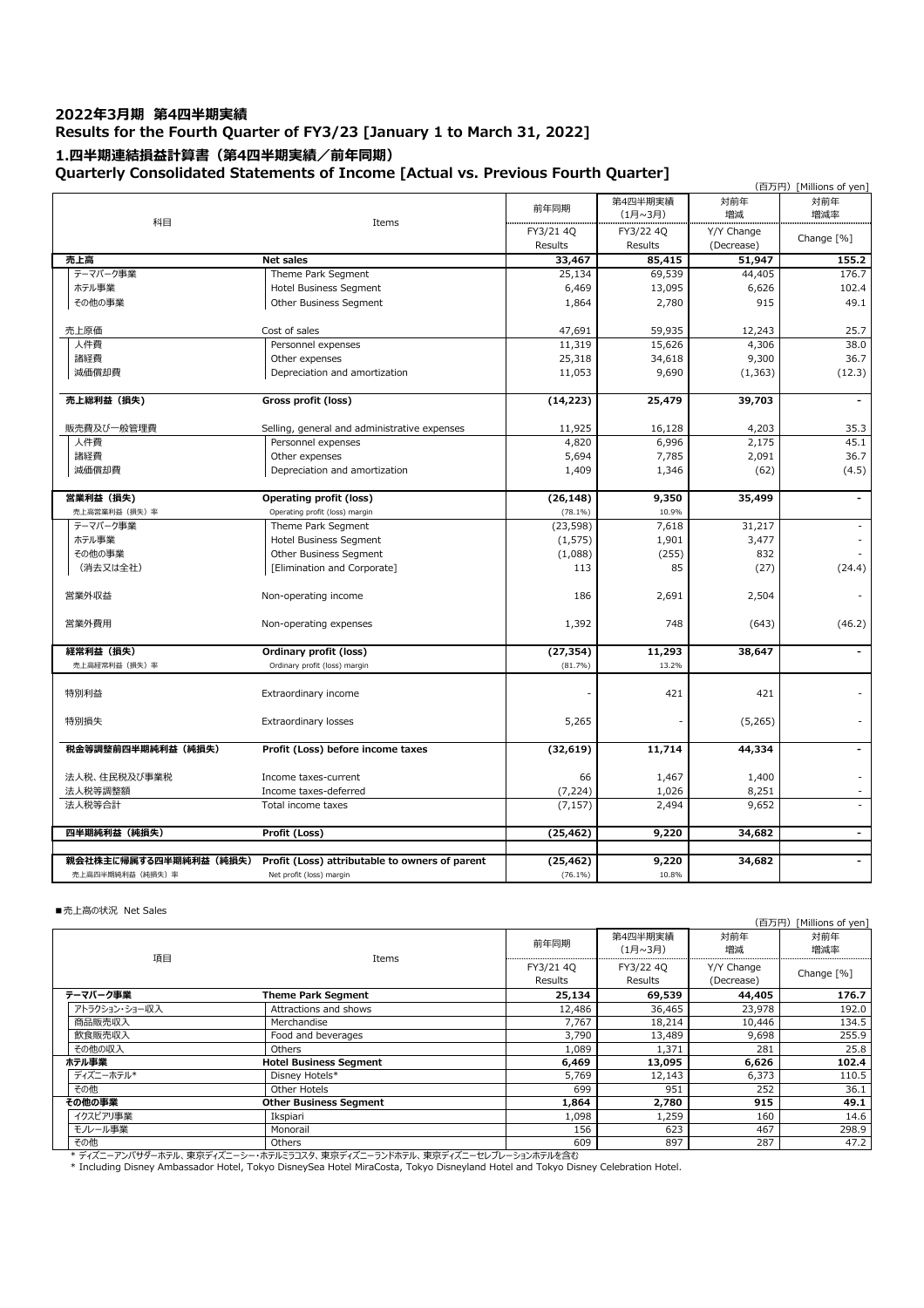## **2023年3⽉期 業績予想 Forecasts for FY3/23 [April 1, 2022 to March 31, 2023] 1.業績予想 連結損益計算書(2023年3⽉期予想/2022年3⽉期実績)**

## **Forecast: Consolidated Statements of Income [Forecast for FY3/23 vs. Results for FY3/22]**

|                      |                                                |                |                 |            | (百万円) [Millions of yen] |
|----------------------|------------------------------------------------|----------------|-----------------|------------|-------------------------|
|                      |                                                | 2022年3月期       | 2023年3月期        | 対前年        | 対前年                     |
|                      |                                                | 実績             | 予想              | 増減         | 増減率                     |
| 科目                   | Items                                          |                |                 | Y/Y Change |                         |
|                      |                                                | FY3/22 Results | FY3/23 Forecast | (Decrease) | Change [%]              |
| 売上高                  | <b>Net sales</b>                               | 275,728        | 407,922         | 132,193    | 47.9                    |
| テーマパーク事業             | Theme Park Segment                             | 218,564        | 327,785         | 109,221    | 50.0                    |
| ホテル事業                | Hotel Business Segment                         | 47,437         | 68,125          | 20,687     | 43.6                    |
| その他の事業               | Other Business Segment                         | 9,726          | 12,011          | 2,284      | 23.5                    |
| 売上総利益 (損失)           | Gross profit (loss)                            | 65,744         | 123,934         | 58,189     | 88.5                    |
|                      |                                                |                |                 |            |                         |
| 営業利益 (損失)            | <b>Operating profit (loss)</b>                 | 7,733          | 50,251          | 42,518     | 549.8                   |
| 売上高営業利益(損失)率         | Operating profit (loss) margin                 | 2.8%           | 12.3%           |            |                         |
| テーマパーク事業             | Theme Park Segment                             | 2,512          | 37,298          | 34,785     |                         |
| ホテル事業                | <b>Hotel Business Segment</b>                  | 6,202          | 13,144          | 6,942      | 111.9                   |
| その他の事業               | Other Business Segment                         | (1, 305)       | (419)           | 886        |                         |
| (消去又は全社)             | [Elimination and Corporate]                    | 324            | 227             | (96)       | (29.8)                  |
| 営業外収益                | Non-operating income                           | 6,614          | 1,772           | (4,841)    | (73.2)                  |
| 営業外費用                | Non-operating expenses                         | 3,069          | 1,423           | (1,646)    | (53.6)                  |
| 経常利益 (損失)            | Ordinary profit (loss)                         | 11,278         | 50,601          | 39,322     | 348.7                   |
| 売上高経常利益(損失)率         | Ordinary profit (loss) margin                  | 4.1%           | 12.4%           |            |                         |
| 特別利益                 | Extraordinary income                           | 421            |                 | (421)      |                         |
| 税金等調整前当期純利益(純損失)     | Profit (Loss) before income taxes              | 11,699         | 50,601          | 38,901     | 332.5                   |
| 法人税等合計               | Total income taxes                             | 3,631          | 15,356          | 11,724     | 322.8                   |
| 当期純利益 (純損失)          | Profit (Loss)                                  | 8,067          | 35,244          | 27,176     | 336.8                   |
|                      |                                                |                |                 |            |                         |
| 親会社株主に帰属する当期純利益(純損失) | Profit (Loss) attributable to owners of parent | 8,067          | 35,244          | 27,176     | 336.8                   |
| 売上高当期純利益(純損失)率       | Net profit (loss) margin                       | 2.9%           | 8.6%            |            |                         |

### ■売上高の状況 Net Sales

|                             |                                            |                                  |                           |                          | (百万円) [Millions of yen] |
|-----------------------------|--------------------------------------------|----------------------------------|---------------------------|--------------------------|-------------------------|
| 項目                          | Items                                      | 2022年3月期<br>2023年3月期<br>実績<br>予想 |                           | 対前年<br>増減                | 対前年<br>増減率              |
|                             |                                            | FY3/22 Results                   | FY3/23 Forecast           | Y/Y Change<br>(Decrease) | Change [%]              |
| テーマパーク事業                    | <b>Theme Park Segment</b>                  | 218,564                          | 327,785                   | 109,221                  | 50.0                    |
| アトラクション・ショー収入               | Attractions and shows                      | 107,338                          | 171,112                   | 63,774                   | 59.4                    |
| 商品販売収入                      | Merchandise                                | 67,408                           | 90,107                    | 22,699                   | 33.7                    |
| 飲食販売収入                      | Food and beverages                         | 39,165                           | 60,179                    | 21,013                   | 53.7                    |
| その他の収入                      | Others                                     | 4,652                            | 6,386                     | 1,734                    | 37.3                    |
| ホテル事業                       | <b>Hotel Business Segment</b>              | 47,437                           | 68,125                    | 20,687                   | 43.6                    |
| ディズニーホテル*                   | Disney Hotels*                             | 43,733                           | 60,603                    | 16,869                   | 38.6                    |
| その他                         | Other Hotels                               | 3,704                            | 7,521                     | 3,817                    | 103.1                   |
| その他の事業                      | <b>Other Business Segment</b>              | 9,726                            | 12,011                    | 2,284                    | 23.5                    |
| イクスピアリ事業                    | Ikspiari                                   | 5,086                            | 5,774                     | 688                      | 13.5                    |
| モノレール事業                     | Monorail                                   | 1,836                            | 2,732                     | 896                      | 48.8                    |
| その他                         | <b>Others</b>                              | 2,803                            | 3,504                     | 700                      | 25.0                    |
| * デュデー・ラン ピロガーエー エーエーデュデー・ト | キニットエラスト 大士ごしブー ニッドキニッ 士士ごしブー しいゴリート ヘルキニッ |                                  | 士吉子 デーコいご エコ フラヒコロ エニッチヘモ |                          |                         |

\* ディズニーアンバサダーホテル、東京ディズニーシー・ホテルミラコスタ、東京ディズニーランドホテル、東京ディズニーセレブレーションホテル、東京ディズニーリゾート・トイ・ストーリーホテルを含む<br>\* Including Disney Ambassador Hotel, Tokyo DisneySea Hotel MiraCosta, Tokyo Disneyland Hotel, Tokyo Disney Celebration Hotel

## ■テーマパーク関連情報 Theme Park Information [Year-on-year comparison]

|                                          | 項目                      | Items                                    | 2022年3月期<br>実績 | 2023年3月期<br>予想  | 対前年<br>増減                | 対前年<br>増減率 |
|------------------------------------------|-------------------------|------------------------------------------|----------------|-----------------|--------------------------|------------|
|                                          |                         |                                          | FY3/22 Results | FY3/23 Forecast | Y/Y Change<br>(Decrease) | Change [%] |
| 入園者数(千人)<br>Attendance [thousand people] |                         | 12,054                                   | 20,000         | 7.946           | 65.9                     |            |
|                                          | ゲスト1人当たり売上高 (円)         | Net sales per Guest [yen]                | 14,834         | 14,318          | (516)                    | (3.5)      |
|                                          | チケット収入 / アトラクション・ショー収入* | Ticket receipts / Attractions and shows* | 7.049          | 7.446           | 397                      | 5.6        |
|                                          | 商品販売収入                  | Merchandise                              | 4,548          | 3,865           | (683)                    | (15.0)     |
|                                          | 飲食販売収入                  | Food and beverages                       | 3,237          | 3,007           | (230)                    | (7.1)      |

\* 2022年3月期実績はチケット収入、2023年3月期予想はアトラクション・ショー収入です。<br>\* "Ticket receipts" is applicable for FY3/22 results and "Attractions and shows" for FY3/23 forecast.